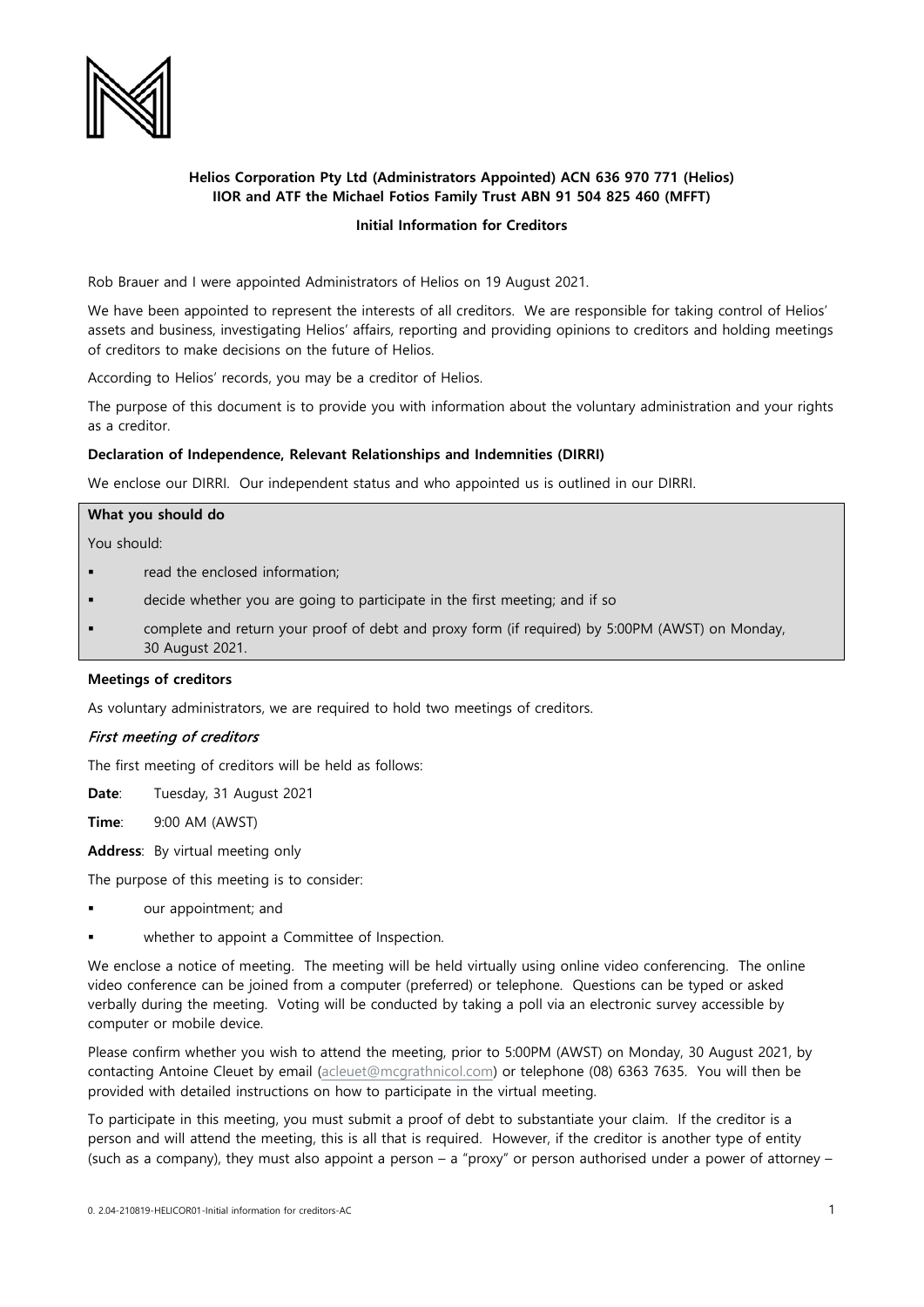

to vote on behalf of the creditor at the meeting. A proxy should also be appointed if the creditor is a person, but is not available to attend the meeting.

You can appoint the chairperson of the meeting as your proxy and direct the chairperson how you wish your vote to be cast. If you choose to do this, the chairperson must cast your vote as directed.

Proof of debt and proxy forms are enclosed, together with guidance notes to assist you when you complete them. Your completed proof of debt and, if applicable, proxy form, must be returned to Antoine Cleuet by post or by email to [acleuet@mcgrathnicol.com](mailto:acleuet@mcgrathnicol.com) by **5:00PM (AWST) on Monday, 30 August 2021**. Email communication is preferred. If you are using the post to return your forms, please ensure you use the 'express post' option.

We also enclose general information for attending and voting at meetings of creditors.

# Committee of Inspection

At the first meeting, creditors will consider whether a Committee of Inspection (**COI**) should be appointed. The role of a COI is to consult with the voluntary administrators and receive reports on the conduct of the administration. A COI can also approve the voluntary administrators' fees.

It is our opinion that a COI is not required for this voluntary administration. There are a relatively small number of creditors with outstanding claims, which facilitates efficient direct communication and saves the costs of convening a further meeting(s).

However, it is for creditors to decide if they would like to form a COI in this voluntary administration.

# Second meeting of creditors

We will also, in due course, call a second meeting of creditors.

The purpose of that meeting is for creditors to consider our report and make a decision on the future of Helios.

Before that meeting you will be sent the notice of meeting and a detailed report which will set out the options for Helios' future. We will also provide our opinion as to what option we think is in the best interests of creditors.

You are encouraged to attend these meetings and participate in the voluntary administration process.

# **What do you need to know?**

| Question                               | Answer                                                                                                                                                                                                                                                                                                                                                                                                                                                                                                                                                                                                                                                                                                                                                                                                                                                                                                                                                                                                                                                                                     |
|----------------------------------------|--------------------------------------------------------------------------------------------------------------------------------------------------------------------------------------------------------------------------------------------------------------------------------------------------------------------------------------------------------------------------------------------------------------------------------------------------------------------------------------------------------------------------------------------------------------------------------------------------------------------------------------------------------------------------------------------------------------------------------------------------------------------------------------------------------------------------------------------------------------------------------------------------------------------------------------------------------------------------------------------------------------------------------------------------------------------------------------------|
| What is a voluntary<br>administration? | A voluntary administration, or VA, is a process initiated by the director(s) of a<br>company or a secured creditor of a company when they form the view the<br>company is, or is likely to become, insolvent. 'Insolvent' means that the<br>company is, or is likely to become, unable to pay its debts when they fall<br>due. Less commonly, a VA is commenced by a liquidator of the company. In<br>this case, the VA appointment was made by the company.<br>The objective of a voluntary administration is to preserve as much as possible<br>of the business of the company or, if that is not feasible, seek a better<br>outcome for creditors than an immediate liquidation of the company. The<br>process involves the appointment of a voluntary administrator to the<br>company to administer and investigate the business, property, affairs and<br>financial circumstances of the company. A voluntary administrator must<br>complete investigations, form an opinion about the company's financial<br>position and its future and issue a detailed report to creditors of the |
|                                        | company. Creditors are then given the opportunity to vote on the future of<br>the company.                                                                                                                                                                                                                                                                                                                                                                                                                                                                                                                                                                                                                                                                                                                                                                                                                                                                                                                                                                                                 |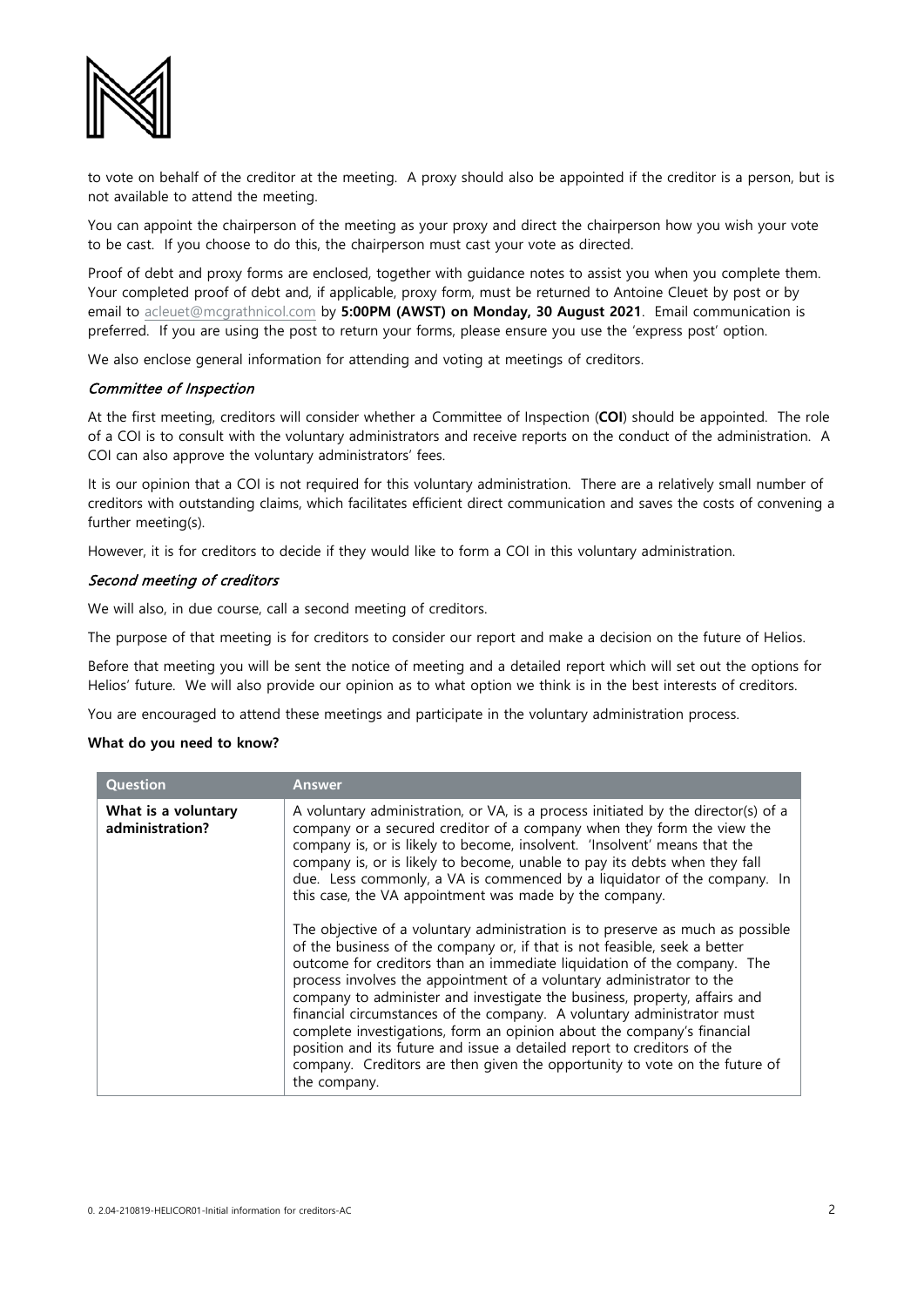

| Question                                                   | <b>Answer</b>                                                                                                                                                                                                                                                                                                                                                                                                                                                                                                                                                                                                                                                                                                                                               |
|------------------------------------------------------------|-------------------------------------------------------------------------------------------------------------------------------------------------------------------------------------------------------------------------------------------------------------------------------------------------------------------------------------------------------------------------------------------------------------------------------------------------------------------------------------------------------------------------------------------------------------------------------------------------------------------------------------------------------------------------------------------------------------------------------------------------------------|
| What are your rights as<br>a creditor?                     | We enclose a copy of the information sheet "Creditor Rights in Voluntary<br>Administrations" issued by the Australian Restructuring Insolvency &<br>Turnaround Association (ARITA). It includes information on your rights to:<br>make reasonable requests for information;<br>٠<br>give directions to the Administrators;<br>٠<br>appoint a reviewing liquidator; and<br>∎<br>replace us as Administrators.<br>٠                                                                                                                                                                                                                                                                                                                                           |
| What happens to your<br>debt?                              | All creditors of Helios are now creditors in the voluntary administration and<br>your debt will be dealt with in the voluntary administration.<br>It is important to note that a voluntary administration creates restrictions on<br>creditors being able to enforce their rights. You generally cannot enforce<br>your claim, recover your property, enforce your security, commence an action<br>to place the company into liquidation or act on a personal guarantee.<br>If you have leased property to Helios, have a retention of title claim or have a<br>registered personal property security interest in relation to Helios, please<br>contact Antoine Cleuet on (08) 6363 7635 as soon as possible.<br>We are not trading the business of Helios. |
| What is the cost of the<br>voluntary<br>administration?    | We get paid out of Helios' money, including realisations from assets or from<br>money paid to us by others, such as Helios' directors. If there is not enough<br>money in the voluntary administration, we do not get paid in full.<br>We enclose our Initial Remuneration Notice which provides you with<br>information about how we propose to be paid for undertaking the voluntary<br>administration.<br>We will seek your approval of our remuneration at the second meeting of<br>creditors, unless that remuneration is approved earlier by a COI (if one is<br>appointed). We will provide you with detailed information about what tasks<br>we have undertaken and the costs of those tasks.                                                       |
| What happens next with<br>the voluntary<br>administration? | We will proceed with the voluntary administration, which will include:<br>attending to our statutory obligations under the Corporations Act 2001<br>٠<br>securing Helios' assets;<br>$\blacksquare$<br>potentially realising some or all of the assets of the company if that is<br>٠<br>the most appropriate course of action;<br>preparing for and holding the meetings of creditors;<br>investigating Helios' affairs;<br>٠<br>analysing any offer for a Deed of Company Arrangement that is<br>proposed; and<br>preparing our report to creditors.<br>٠<br>As discussed above, you will receive further correspondence from us before<br>the second meeting of creditors.                                                                               |
| Where can you get more<br>information?                     | ARITA provides information to assist creditors to understand voluntary<br>administrations and insolvency. This information is available from ARITA's<br>website at www.arita.com.au/creditors.<br>A copy of the information sheet, "Insolvency information for directors,<br>employees, creditors and shareholders", issued by the Australian Securities<br>and Investments Commission (ASIC) is also enclosed for your information.                                                                                                                                                                                                                                                                                                                        |